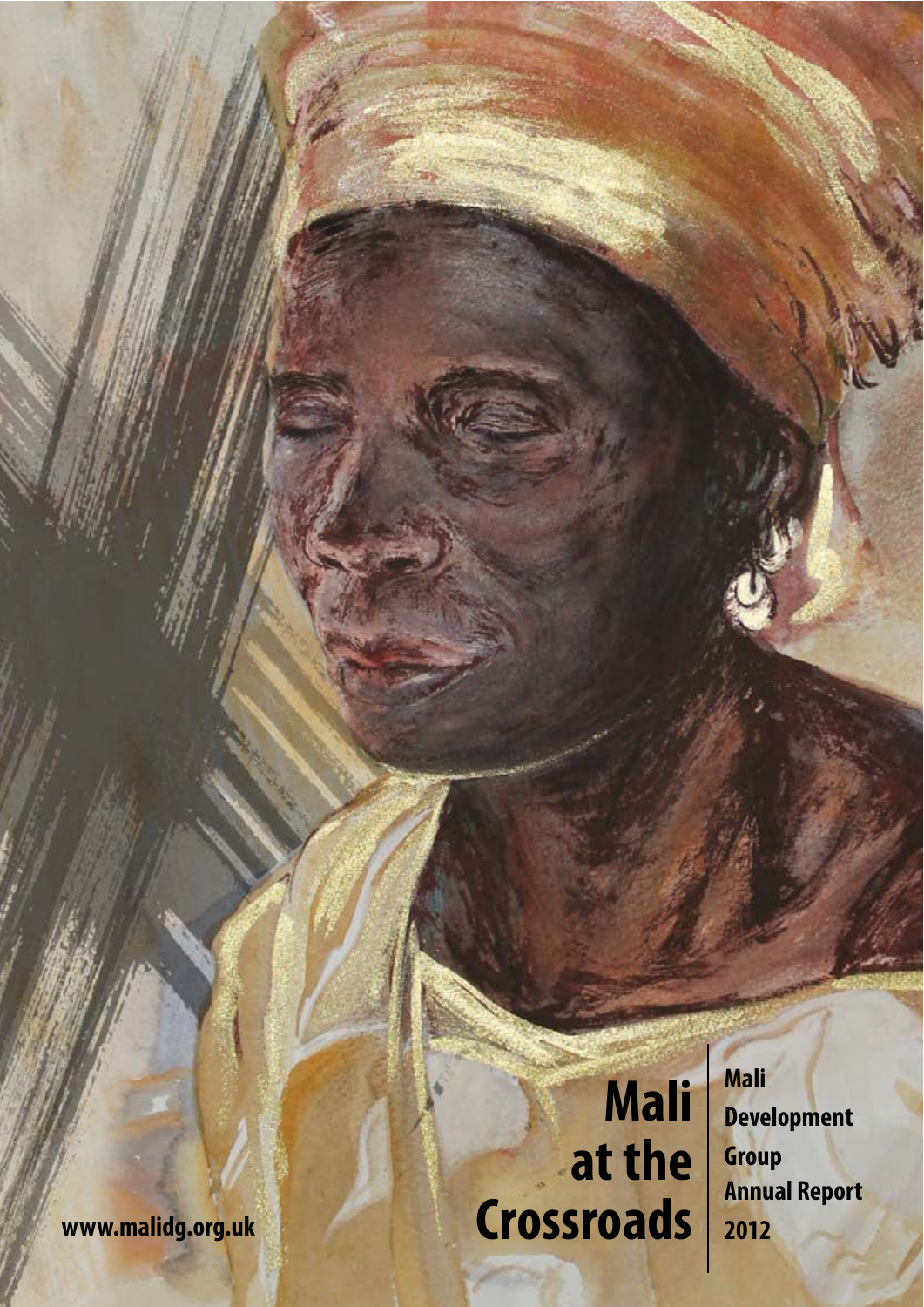### If you would like to help

MDG cheques should be payable to Mali Development Group and sent to:

### The Treasurer

26, Emanuel Avenue, London, W3 6JJ

Please ensure that you give us your name and address together with a statement that you want us to treat this and any other donations you make as Gift Aid donations and that you currently pay sufficient Income Tax and/or Capital gains Tax to cover the amounts given. You can also access donation forms and membership forms on our web site: www.malidg.org.uk

This also gives details of Standing Order arrangements – a great way to help us.

You can also now text a donation of £2. £5 or £10 by texting Mali22 to 70070, for example, Mali22 £5.

MDG Committee members 2011/12

Linda King **(**Chair) John Hedge **(**Secretary) David Hedge **(**Treasurer) Andy Benson Ray Fishbourne Janice Hedge Andrea Hewes Ken King Rob Spivey

#### Co-opted members:

Linda Francis Tim Hewes Dan Price Judith Hartley

Independent Financial Examiner John Goolden

Photo credits for Annual Report Luke Hedge John Hedge Tim Hewes Adrian Moyes Becky Mulley Mark Richardson

Design: Andrea Hewes Peter Gill

If you would like any other information about projects, or our work generally, please contact us

John Hedge (Secretary) 50, Friars Street, Sudbury, Suffolk, CO10 2AG 01787 311590 john.hedge@malidg.org.uk

Linda King (Chair) 01865 890829 linda.king@malidg.org.uk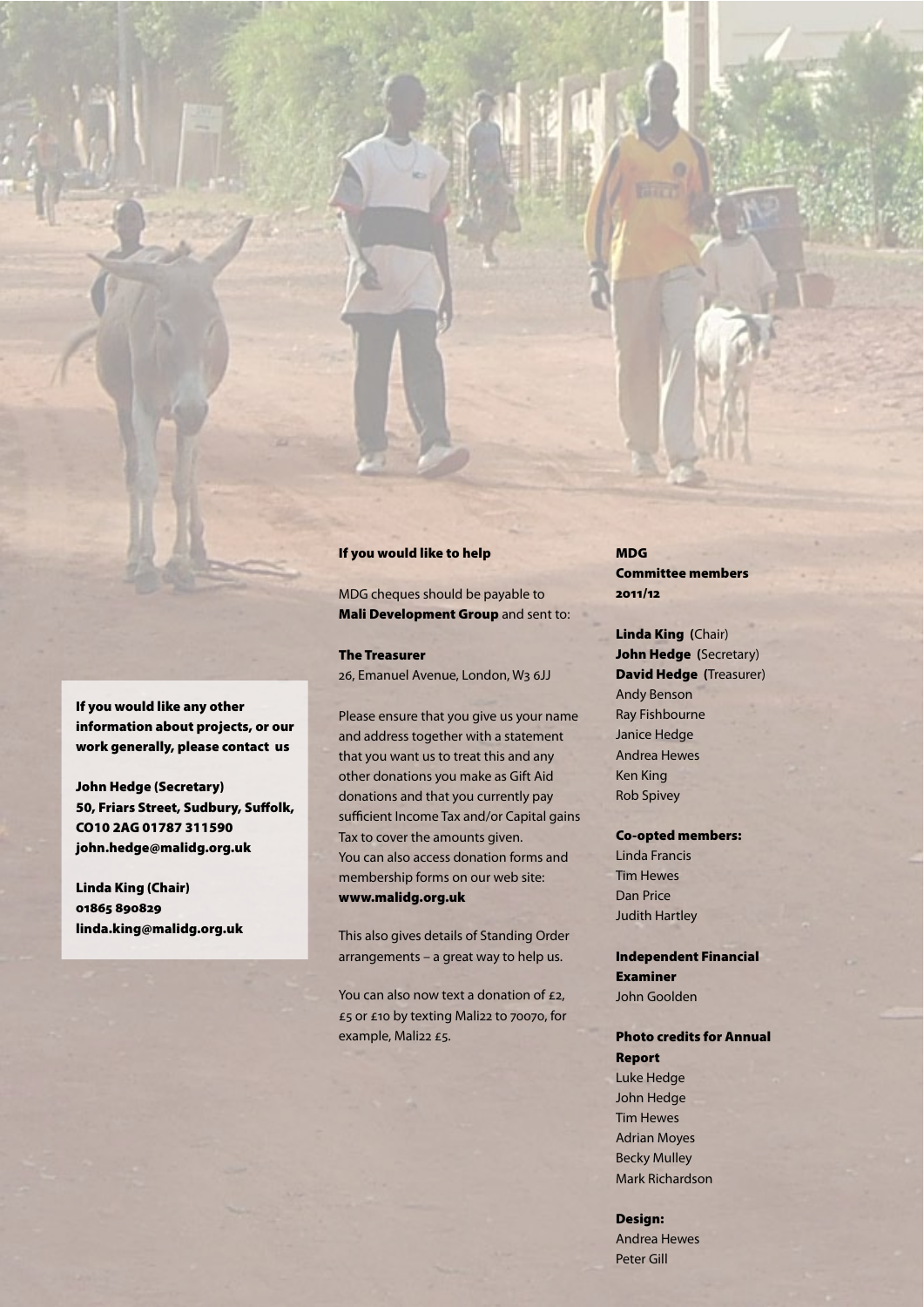## A message from **Linda King**

Chair of Mali Development Group



The first part of the year went well – our fundraising for the hospital wards at Kolondieba was on target, with particular support from Gifford and Brothers and Sisters; we had been given another place in the London Marathon and had selected our runner; the annual trip to Mali by members of the committee or supporters had gone very well and our work on increasing awareness about Mali was developing nicely.

Then the coup in March and the ongoing difficulties have made many more people aware of Mali, but for very worrying reasons. Because of that our annual report certainly reports the work of the last year but it also tries to address the issues Mali now faces, and we hope that this will help to inform and encourage our members, supporters and friends.

We were able to confirm very quickly that all the staff of our three partner organisations were safe and their work, including the projects we fund, has continued successfully. The situation in the north of Mali is a major humanitarian crisis, made worse by the Sahelian food crisis affecting both Mali and its neighbours. In the south there is political instability and signs here too of increasing food fragility in some rural communities, where this had not been a problem before. Some of our partners' staff have family living in the worst affected areas and people fleeing the north are arriving in Bamako, the capital.

These problems mean that our support for our partners in Mali is even more vital. On a personal level staff there have valued our sustained concern and contact, and this is made clear in Mamadou Kone's message to J&D members.

Other messages in this report give news from MACH, our patron Violet Diallo, and Mary Allen of Sahel Eco, whom we are delighted to welcome to address our AGM.

All speak of a hard road ahead for Mali, and one which will particularly require the skills and ability to mobilise community support which is such a strength of all our three Malian partners.

Our money continues to be well used and appreciated. We know that it goes to where it was intended and has a significant impact. In this report Mamadou Kone speaks of the new wards at Kolondieba Hospital and our plans for the Second Step project to help rural women and their communities. Tim Hewes and Kader Keita describe the new centre which has been established for street children, and Mary Allen describes the innovative environmental work going on further north Some large European NGOs have pulled out of Mali to protect their staff, but our partners are Malian organisations, and we know that they are there for the long haul.

Finally, we have worked within the last year to develop the political contacts needed to increase awareness of Malian issues. That work, in which the Malian Community Council is a key partner, has become particularly important over the last few months, and an account is given of it later in the report. We have taken a lead in trying to work with other charities to get the British government to take a more active role in seeking a resolution to the present difficulties.

The reasons that more people are now aware of Mali are extremely sad and regrettable, but I hope that what you read in this report will reassure you that the support we give is even more necessary now, and that this will encourage you to work with us over the next year to both support our partners and campaign for peace and democracy across the whole of Mali.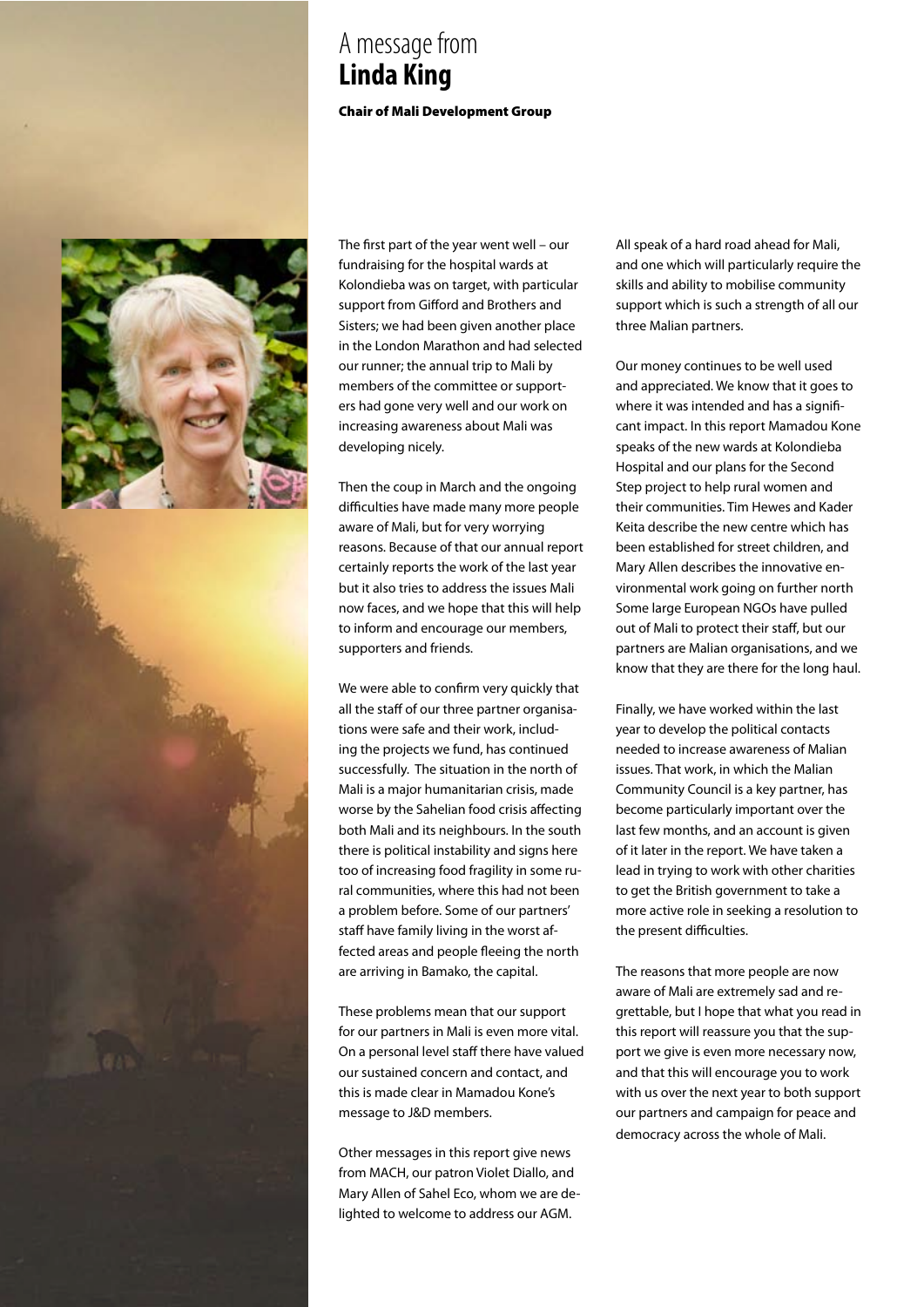

## A message from **Mamadou Kone**

Director of Jeunesse et Développement



The situation here in Mali is complex and has arisen from 3 crises, which have followed each other incredibly quickly. They are the food crisis following a bad rainy season; the crisis in the North with an armed conflict leading to the division of the country into two parts, and the political crisis, which followed the coup and created a power vacuum. That in turn led to social economic and political chaos.

This has had many consequences, including the displacement of many people from the North to the south of Mali and to neighbouring countries, with serious impact for health, the economy and food supplies.

In this very difficult context many of Mali's international partners have decided to suspend their involvement, and suspend development aid across a wide range of programmes which had been benefiting our country. As a result all NGOs operating in the north of Mali are experiencing financial difficulties, and some have been obliged to end the employment of staff or shut their doors altogether.

**Let us look forward**  J&D, operating in the south of Mali has not **to been seriously affected, and its techni**cal and funding partners, including MDG have continued their commitment. However, in one of our areas of work hunger resulting from the bad rainy season last year and the failure of crops caused us to initiate an emergency aid project, and we sought help from partners. Sadly none of our partners, because of their own financial pressures, or their inability to access international funds has been able to respond to this urgent need.

> As ever we are delighted, though, to recognise the special character of our partnership with MDG, which, in this last year has worked really hard to fulfil its commitment of financial support to establish two hospital wards for women with difficult pregnancies, and malnourished children, at the Kolondieba Hospital. MDG has also supported our Reproductive Health Programme for young people, and supported a twinning between, Malian and British schools. MDG has also given organisational support to J&D and soon will begin its financial support for new community projects put forward by groups of women in the rural communities where J&D works.

On behalf of the J&D members, our staff, and our community partners I once again wish to express to all MDG members our recognition of their huge efforts and sacrifices over the past year, for their greatly valued funding, and above all for their commitment to a Mali which at the moment is suffering from so many evils. Our profound gratitude goes to everyone involved in MDG.

Thank you, and let us look forward to next year. Inchallah.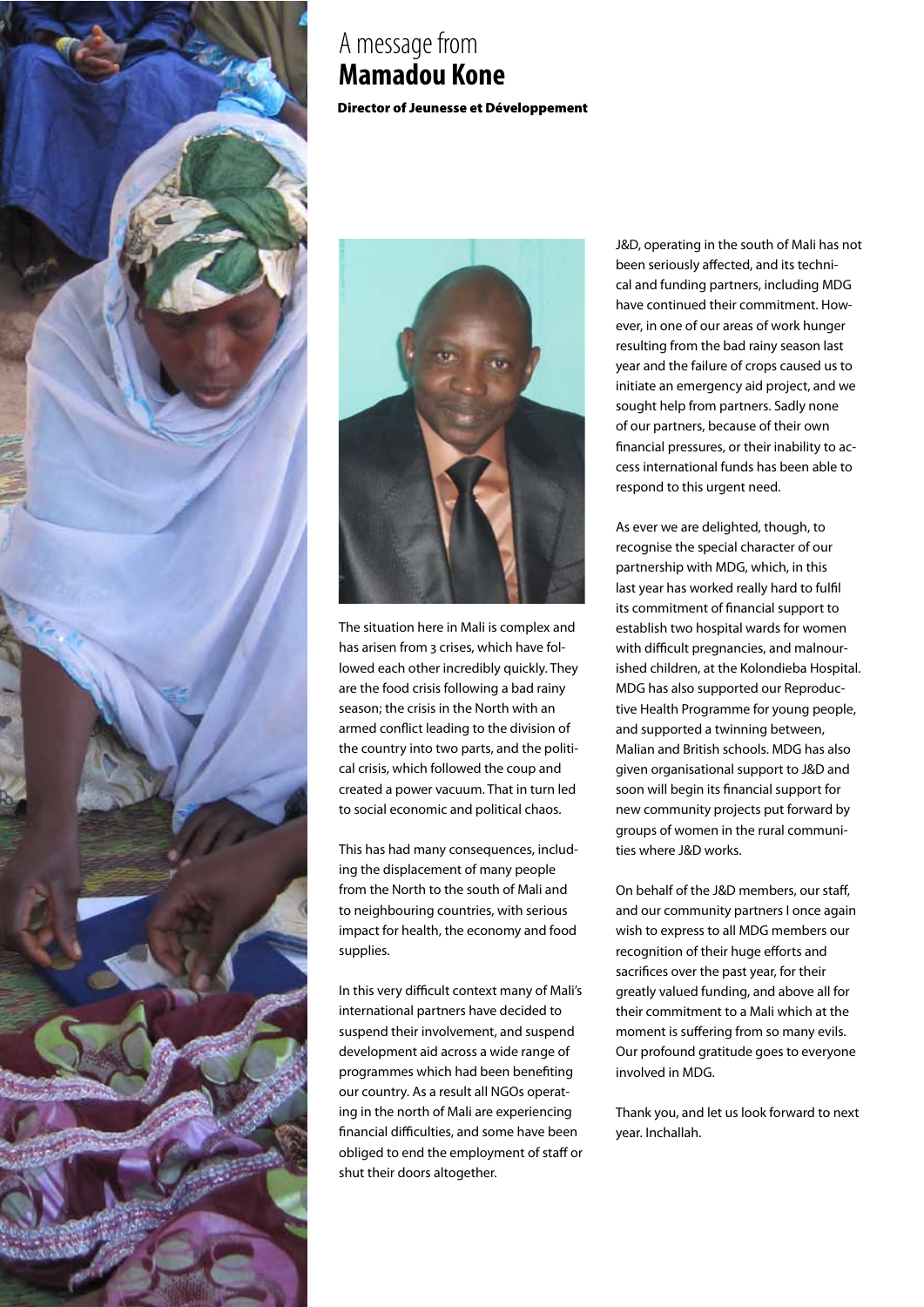## A message from **Mary Allen**

#### Executive Secretary of Sahel Eco



2012 has been an unforgettable year for anyone living in Mali. All of us remember vividly where we were and what we were doing when we heard that soldiers had run riot in the presidential palace and that ATT [as President Amadou Toumani Touré is commonly known] had been forced to end his 10 year term "par la petite porte" as people say here, both figuratively and in this case literally "by the back door", scrambling to safety down the Koulouba escarpment on a narrow, steep path.

I was in Mopti. I had just finished a week of field visits and staff meetings and was preparing to fly back the next day (Friday 23rd) to Bamako. The next four days were surreal! Airports were closed but that wasn't an issue. Staying put certainly felt like the safest option. It was people in Bamako we were worried about. So I hunkered down and kept in touch with Bamako and the UK via France24, phone and Facebook, posting jokey, light-hearted updates to reassure family and friends that I was OK. And that's how it been ever since - watching events unfold, hoping for the best, planning for the worst, business as usual (well almost).

By now (August) many things are back to normal for Sahel Eco. In early May we felt confident to move the vehicles back to Mopti. In June colleagues drove via Koro to Ouagadougou. By July the everyday allday power cuts in Sevare were over and in early August, banks had opened there again, putting an end to 2 hour drives south to San, just to draw cash. And activities at community and local levels have continued - tant bien que mal – as well as they can.

Our Sahel Regreening Initiative trains farmers to use simple low cost techniques called farmer-managed natural regeneration (FMNR) to restore the tree cover on their fields. The result is a more productive and resilient dryland farming system with the added bonuses of fuel wood, fodder and fruit (Photo 1) and a reversal of the deforestation and desertification processes that have come to characterise the Sahel.

At the end of June we calculated that we had reached over 6000 people with the "regreening is possible" message through workshops, film shows, farmer to farmer visits and field schools over the last three years. Our annual competition, to find Regreening Champions in 20 communes the Mopti, Segou and Koulikoro regions, has attracted 861 entries from "early adopters" of FNMR, each with fields containing 60 to 200 young, naturally regenerated trees (under 4 years old) per hectare. We have trained market gardeners in the Sokura commune in basic tree nursery skills (Photo 2) so they can produce their own tree for planting out in August. Ironically this year floods look like just as much a threat to the planted trees, as was last year's drought.

The more benefits people gain from trees, the more they are motivated to invest time and effort in their management. That's our experience and the reasoning behind our work since 2005, supported by Tree Aid and the FAO, to develop trade in tree products such as shea, honey and tamarind. An added incentive is that women make up about 70% of the small scale producers we work with and the income they earn further strengthens their resilience to climatic risks. Just to give an idea, sales of five products in 9 of the 30 villages where we work, were valued at 46,000 euro in the four months to March 2012. That's equivalent to about 120 tonnes of millet. But training and organising producers while necessary is not sufficient and since January 2012 we have been field testing innovative voice-based systems to link small scale farmers and entrepreneurs to new clients and distant markets using simple mobile phones, radio stations and the internet (Photo 3) in collaboration with the Voices project (www.mvoices. eu) developed by the Web Alliance for Regreening Africa (www.w4ra.org).





Regreening the Sahel – Millet plants are growing strongly in this field under the protection of young trees [mainly combretum sp.] which the farmer left behind deliberately when he cleared the field at the start of the season. As the trees grow they will be progressively thinned and pruned to avoiding excessive shading of crops (July 2012) while providing multiple benefits to the farmer and his family. [Project – Sahel Regreening Initiative funded by FINHUMF]



Re-greening Sokura: Women from the commune of Sokura learn how to graft cuttings from improved tree varieties onto hardy rootstock.

[Project: Regreening Sokura – funded by International Tree Foundation]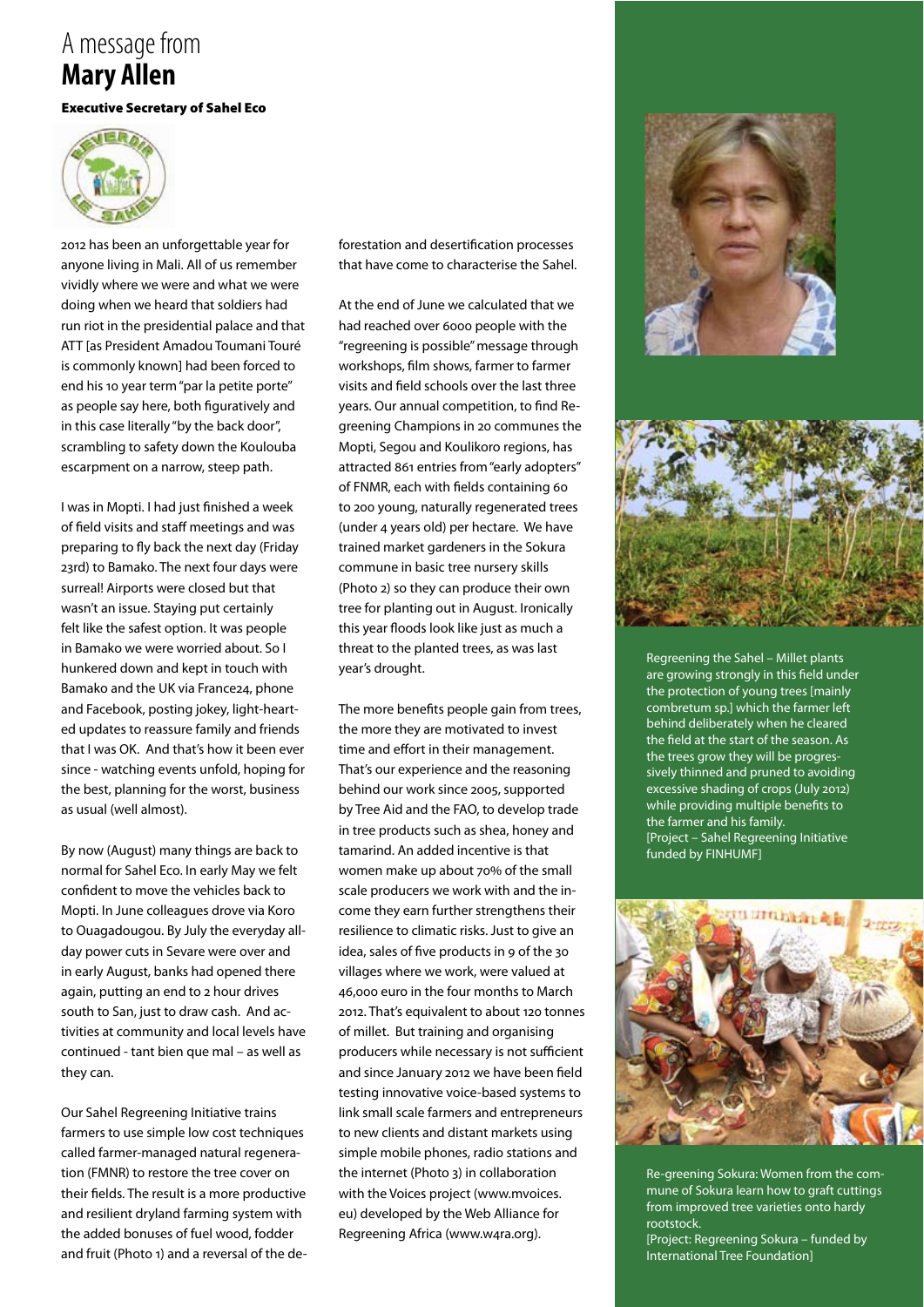

 Voices: Amadou Tangara of Sahel Eco demonstrates the voice-based Radio Marché system to small and medium forest product business entrepreneurs in Segou (July 2012). [VOICES is a research consortium led by the Web Foundation and funded by the European Commission]



John Williams



The Director of the Karamoko Sangare School in his office, M. Mamadou Sangara

## A message from **Mary Allen**

(continued)

But if 5 months after the coup it's more or less business as usual for Sahel Eco, it's also clear that the foundations of life in Mali have shifted fundamentally leaving no place for quick or easy solutions to problems in either the North or the South. I no longer wonder when things will get back to normal. This is the new normal and the journey continues from here.

### A message from **John Williams**

account

From Bury to Bamako and back! Over the past year the Suffolk Schools project has been steadily developing. John Williams, an Installation Artist and photographer, inspired it and this is his

Almost 2 years ago now, I was invited to a Mali Development Groups fund raising event and I went quite expecting to see and possibly buy an image from West Africa. I have a real interest in African Art and culture but instead I was confronted with images of East Anglian landscapes!

More than a bit disappointed and before I left, I suggested to John Hedge, the MDG Secretary that someone should send "single use cameras" out to Mali and then have an exhibition here and before I knew it, within a few weeks, began a hugely rewarding and eye-opening experience for me.

I sponsored 50 cameras which MDG sent out to Sangare School in Bamako, Mali's capital and though I had initially hoped to take or collect these cameras myself and meet the young Photographers myself I was disappointingly unable to. However 38 cameras returned producing over 900 images from Africa and these I set about matching with an equal number from 2 Middle schools here in Suffolk.



Tanty Samake, our link worker, who has been working regularly with the school to develop the link

Now 3 splendid shows later, and with the pupils at Sangare school having sets of their own prints as mementos, Westley and Howard schools, the 2 participating schools here in the UK, now possess the 20 large exhibition prints between them. This has helped open up more permanent links between them and the school in Bamako.

The photography element now complete, my involvement is pretty much over but Wow, what an experience it was and one I shall not forget!

Since the exhibitions more pictures and news have been exchanged between the Karamoko Sangare School in Bamako, whose Director is pictured, and Westley and Howard Middle Schools in Bury St Edmunds.

Because Westley School was able to donate two laptop computers we hope to launch an Internet contact in the autumn term. Both schools have more events planned about their new Mali link including shows highlighting Malian culture. Howard students have decided also to support MDG as their chosen charity this year, so both schools are making a real difference.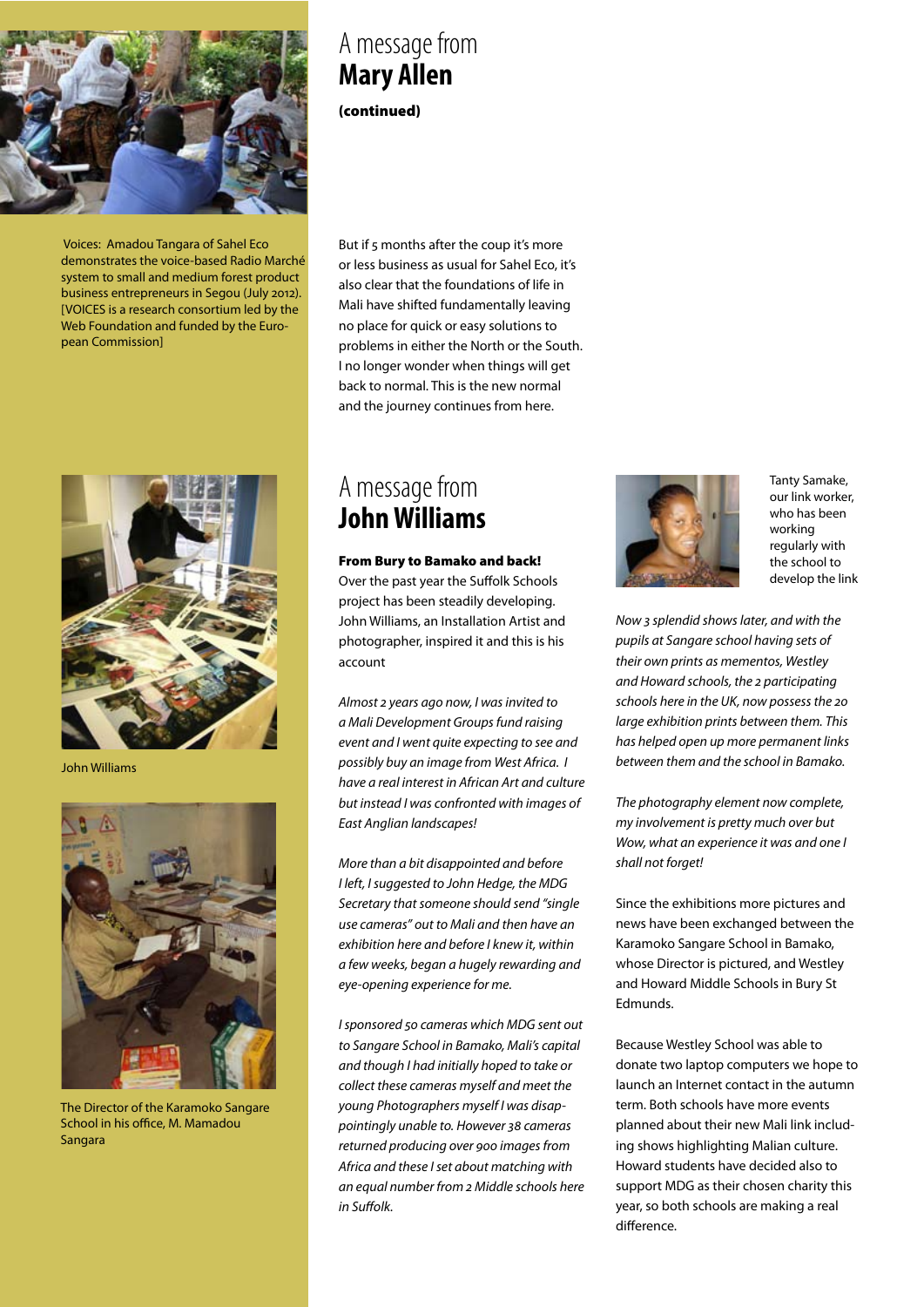### Mali Association of Culture and Hope A message from **Tim Hewes**

Mali Association of Culture and Hope has had a very full and demanding year, in a period that included supporting our Malian colleagues "Anga Miri Sini Na" (AMSN), moving to larger premises. They have of course also had to cope with the coup in Mali and a range of other difficulties for key members of the team.

Reports have indicated steady development and a continuing quality of care in our work with street children, which is marked by being highly child centred, and unusually so for Mali. The result has been some excellent outcomes.

In January 2012 there was an extensive evaluation and fact-finding visit, to consider the development of the organisation's structure and governance; staff professional development; the content of the programme that the children were working with, and the viability of moving to larger premises.

We also visited key projects which made referrals or worked collaboratively with AMSN, with a view to further developing and sharing good practice with them and so have an impact on practice more generally. An example of this sharing of skills is Amadou Soumaré, a musician who is funded by the African Workshops organisation and works with the AMSN team, learning elements of best practice and teaching music and instrument making in return.

We visited the Kanuya Centre, a French funded NGO reception hostel for street children. The Deputy Director was passionate in his admiration for the AMSN work, and highlighted the 'art therapy' aspects of it. He told us about the wonderful effect the team had on a group of children who had been rescued by the police as they were being trafficked to Mauritania en route to Afghanistan.

We asked a group of about 30 children what they thought of AMSN and they were hugely appreciative of the team. The theme was 'good training but you need more places'! Many of them stood up in the meeting to say coming to AMSN had changed their lives.

Following our visit to Bamako, AMSN moved to a court-yarded building which allows us to provide a more suitable environment for our activities, appropriate security for the children and to offer accommodation for children taking part on the courses. This was a major step forward for the organisation, which had previously worked in and around Kader Keita's own accommodation. It is intended eventually to provide a broader range of activities, such as music, tailoring and sport, so that a wider range of needs and interests can be met.

Life since the coup has been very difficult for everyone. One example is that an ASMN team member, from the north of the country felt obliged to keep out of sight in Bamako when the trouble was at its most volatile. Another member of staff, our Health Educator, Mrs Walette Dicko, was injured in a road accident, but has since made a full recovery. Walette has an important role with the children. She considers them to be her extended family, 'loving children but not being blessed with her own'. If the children have any health worries they take them to Walette and she also instructs them on personal hygiene, and all manner of health issues including sexual health education. However, with these and other personal difficulties that members of the team are experiencing, they are inspirational in their determination to continue their work. With their country in turmoil, especially in the North, this vital work with children living on the edge of survival is all the more imperative .



**Tim Hewes holding the baby of one of the girls from AMSN who is 13 years old**



**Wallete (in blue shirt) asking the children about their aspirations at the Kanuye Centre**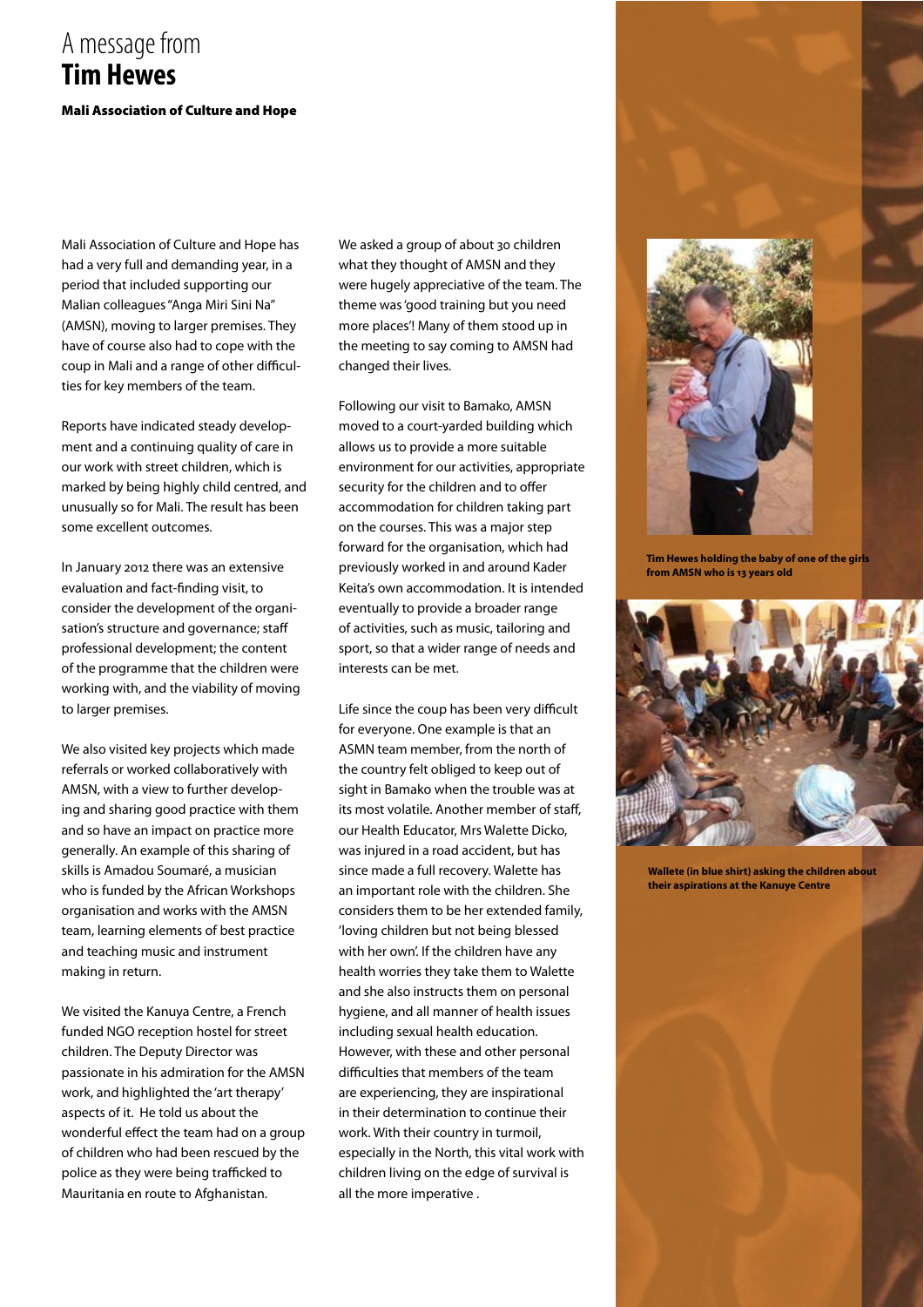

## A reflection from **Violet Diallo**

Patron of MDG

### **What's happening in Mali?**

Passage of the north into the hands of Islamists has brought the south to realise its loss: the T.V. weather forecast shows what tomorrow will be like there just as in the rest of the country, even though the population there is neither able nor allowed to watch. Images of Gao, Timbuctou and Kidal are still shown regularly, arousing nostalgia for the days when it was simple to hop on a bus when one felt up to the 1,000 km trip to the north.

But there have been moments when illinformed mobs have attacked northerners and their property in the south. There are still dismissive references to "armed bandits", a code phrase for anti-Touareg sentiment, but the fact that the south now realizes it has suffered a loss makes it possible to hope that the many ethnic communities in Mali can begin to face what the others feel about them, look at the sources of hurtful words, and move towards a clearer understanding.

In the north, there is much suffering, particularly because of food shortages this year and there are many resourcepoor communities in the south, too. So far there is no help forthcoming from the south, beset by its internal crisis, while regional and/or international solutions are unbelievably complicated to negotiate and arrange. Communities in the north now realise they needed to be more self-reliant and to develop critical capacity in the face of incursions of all sorts. The burden falls hard on women, in particular, who are at a loss in a very conservative tradition to know how to express the harm done to them by violations of their rights. When the tide turns, will they be able to impose on men their right to participate in public discussion and decisions?

How will the tide turn? Many are understandably angry and find it difficult to envisage change other than by force, but nobody can predict the collateral damage this would cause to by-standers caught between combatants. Other conflicts teach that the price is high. On the other hand, few people have the expertise to respond effectively to the psychological provocation the jihadi groups are prepared to wield: first the horrors of the massacre of Malian soldiers at Aguelhoc, then limiting women's civic rights, bashing up monuments, and now barbarous application of an extreme vision of sharia law. Why are we not more skilled at understanding these people, and therefore of perceiving their real objectives and next steps? Why are we still reading tea leaves?

In the south, it has taken a mutiny-turned coup to make us realize the dangers of faulty governance. And this has happened, not by chance, at the very time when we need to understand what is going on. People need to be more self-reliant here too: it is not just voices off from overseas who say: "We don't understand, what's happening?" The need for analysis and consensus justifies the kind of careful community development work that NGOs have been undertaking, enabling for instance, participation in public examination of how their rights are respected. But cautious results still don't make it any easier to resolve the need to understand the local, national, region-wide and geopolitical conundrum facing Mali.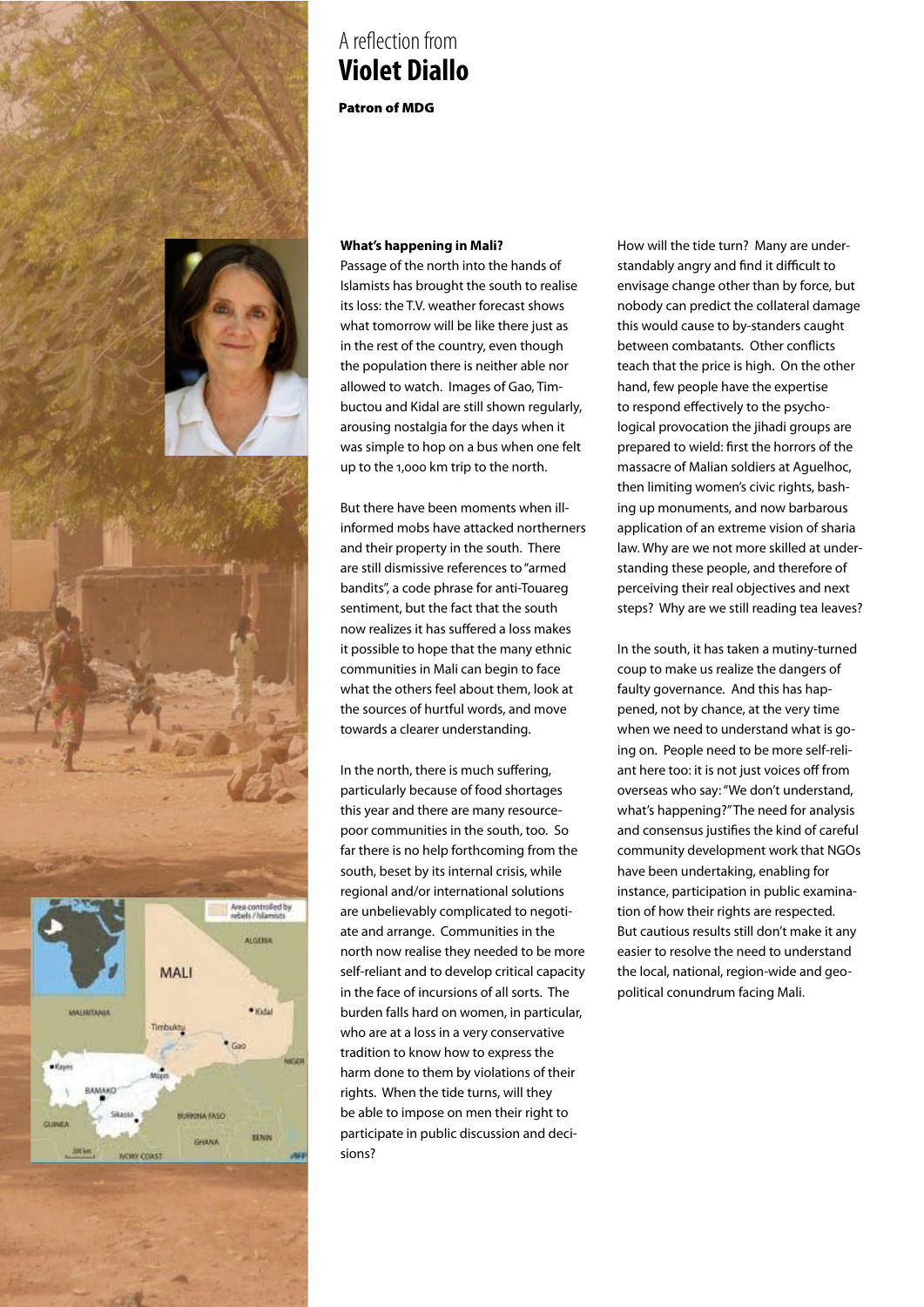## **Financial Report** for the year ended 31 March 2012

#### David Hedge, Treasurer MDG

#### **Income**

Gross income for the latest financial year exceeded £40,000. This represented an 11% reduction compared with 2010/11, and was largely attributable to the challenging economic environment. However, revenue continued to be sufficient for MDG to proceed with work as planned. Key developments relating to income in the year included the following:

Total donations and subscriptions reduced by approximately £6,000 to £31,208. These included regular member payments plus individual, corporate and trust donations.

A key element in our funding for Jeunesse et Développement was the generous and continued contribution by Gifford, which is now part of Ramboll, the worldwide international group. During the year, staff events to celebrate the company's 60<sup>th</sup> anniversary combined with a Gifford contribution amounted to £5,800, excluding available Gift Aid refunds.

Our partnership with the Creative Agency Brothers & Sisters also yielded valuable funding through their charity events, which produced almost £2,000 in the financial year, and substantial further funding has been received since as part of their ongoing commitment.

The J&D Reproductive Health programme was funded almost entirely (£15,000) by the generosity of the Guildford Academic Associates (GAA). Their funding continues through the present financial year and will end in March 2013. We are working hard to find alternative funding after that time, so that this important programme can continue.

The partnership with Kader Keita and the Malian Association for Culture and Hope (MACH) benefited greatly from an award of £6,100 from The Funding Network and also from over £3,000 from The African

Workshop organisation. In addition St Helen's Church, Abingdon kindly donated £1,250 as part of a 3-year annual commitment to MACH.

Small amounts of funding were made available to our third partner, Sahel Eco, and we hope that over the next year we can significantly increase support to them, through new funding sources.

We are grateful to all regular donors, both individual and organisations. Ongoing commitment from organisations like Just Trust and the Birchwood Community is particularly helpful in underpinning our work and providing a strong foundation for our own fundraising activities.

The year saw again a good range of those activities, and support from an increased number of members and supporters ensured that we raised a similar amount to last year through these events, which were ably coordinated by Linda King.

Gift Aid tax refunds, increased to £2,917 compared with the prior year as we benefitted from a higher level of refundable contributions. An outstanding Gift Aid refund submission for an increased amount should further strengthen the charity's financial resources in the near future. We work hard to be as efficient as possible in claiming Gift Aid, and it constitutes a significant element of our annual income.

#### **Expenditure**

Outgoings amounted to about £51,600 in 2011/12 and were principally comprised of Malian transfers. Those directed to J & D represented 76.5% of this total with 16.3% going to MACH. Outgoings are based upon agreed priorities and are subject to approval by the Executive Committee of MDG. In the case of J&D they are based upon a jointly agreed 3-year Work Plan. Negotiations for the next three-year plan from 2013-16 are underway at the moment.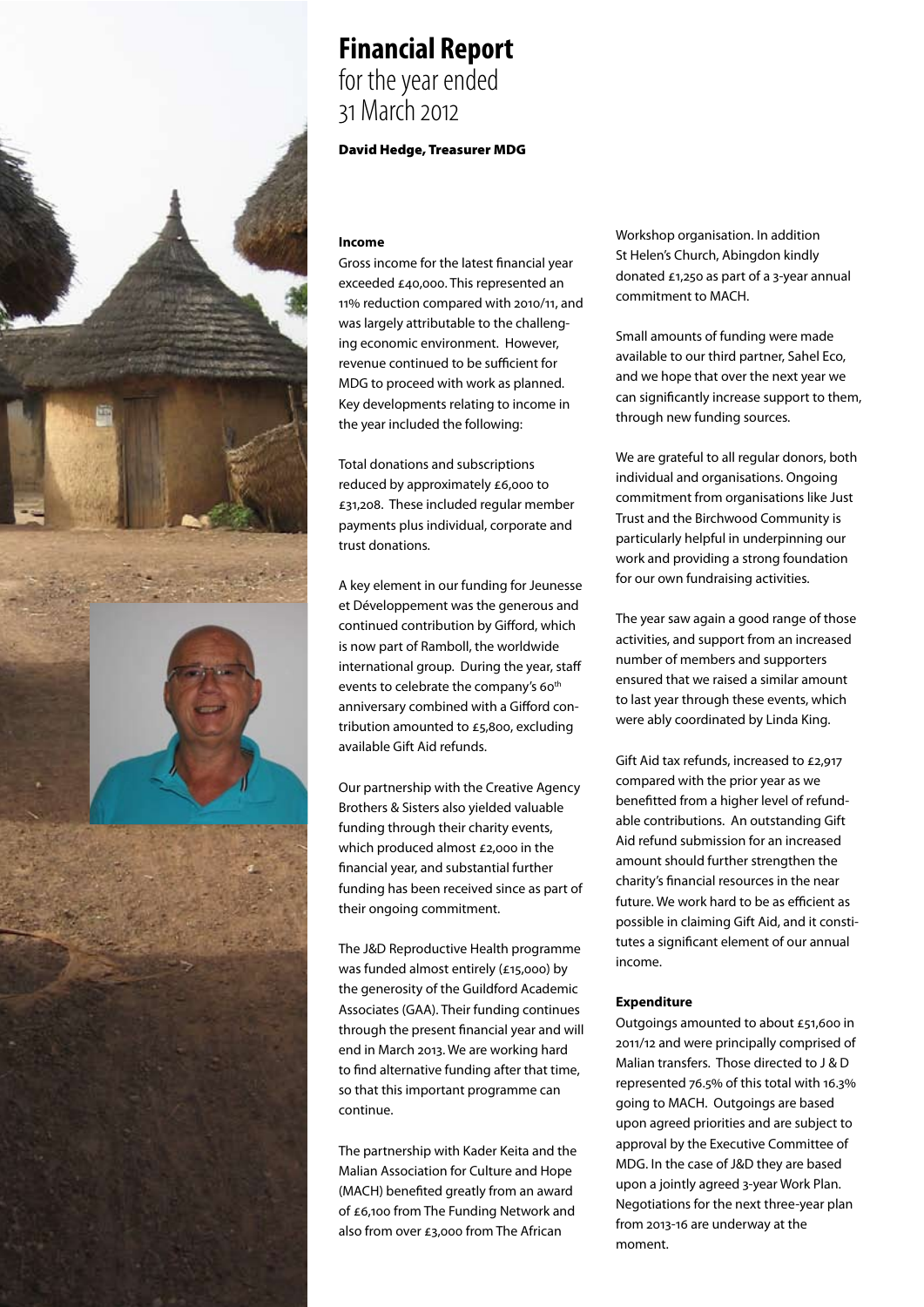

### **Financial Report** for the year ended 31 March 2012 (continued)

Transfers are made to J&D and MACH on a quarterly basis, normally to coincide with the Malian Calendar Financial year of January to December. MDG receives regular progress reports from both organisations and funding priorities can be adjusted based upon both feedback and new information.

MDG's other costs and overheads, such as secretarial expenses, insurance and printing, are very low in line with the charity's 100% volunteer identity.

#### **The Current Financial Year (2012/2013)**

The first four months of the current year reveal income of £24,389 with receipts including the second year of funding (£15,000) from GAA for the Reproductive Health project, a further £1,800 from Brothers & Sisters and two of our founder members, Mr and Mrs Ward, yet again provided a very generous donation.

Sponsorship for our 2012 London Marathon runner will yield £3,500, after Gift Aid. Luke Hedge successfully completed the run in great style and he attracted good MDG support that encouraged him around the course.

As before outgoings to date in 2012/13 were mainly represented by quarterly transfers to J&D and MACH and these will continue in line with our regular commitment. Transfers made to Mali in the financial year so far total £28,750, including very recently the funding to ensure that we can complete our pledge to build two wards at the Kolondieba Hospital. We believe that our exchange rate management has proved advantageous, since the CFA is tied to the Euro, and our payment timing ensured that we took advantage of this.

MDG continues to focus on developments within Mali and upon the progress of relevant projects during the current times of great uncertainty. In this we continue to work very closely with our partners, and recognise that our continued support is more important than ever in these very challenging times for Mali.

The charity's total bank current and savings account balances, as at the end of August 2012, amounted to approximately £15,000. Funds are held via Scottish Widows Bank (Charities 7 Day Notice Account) for savings and Lloyds TSB for operating purposes.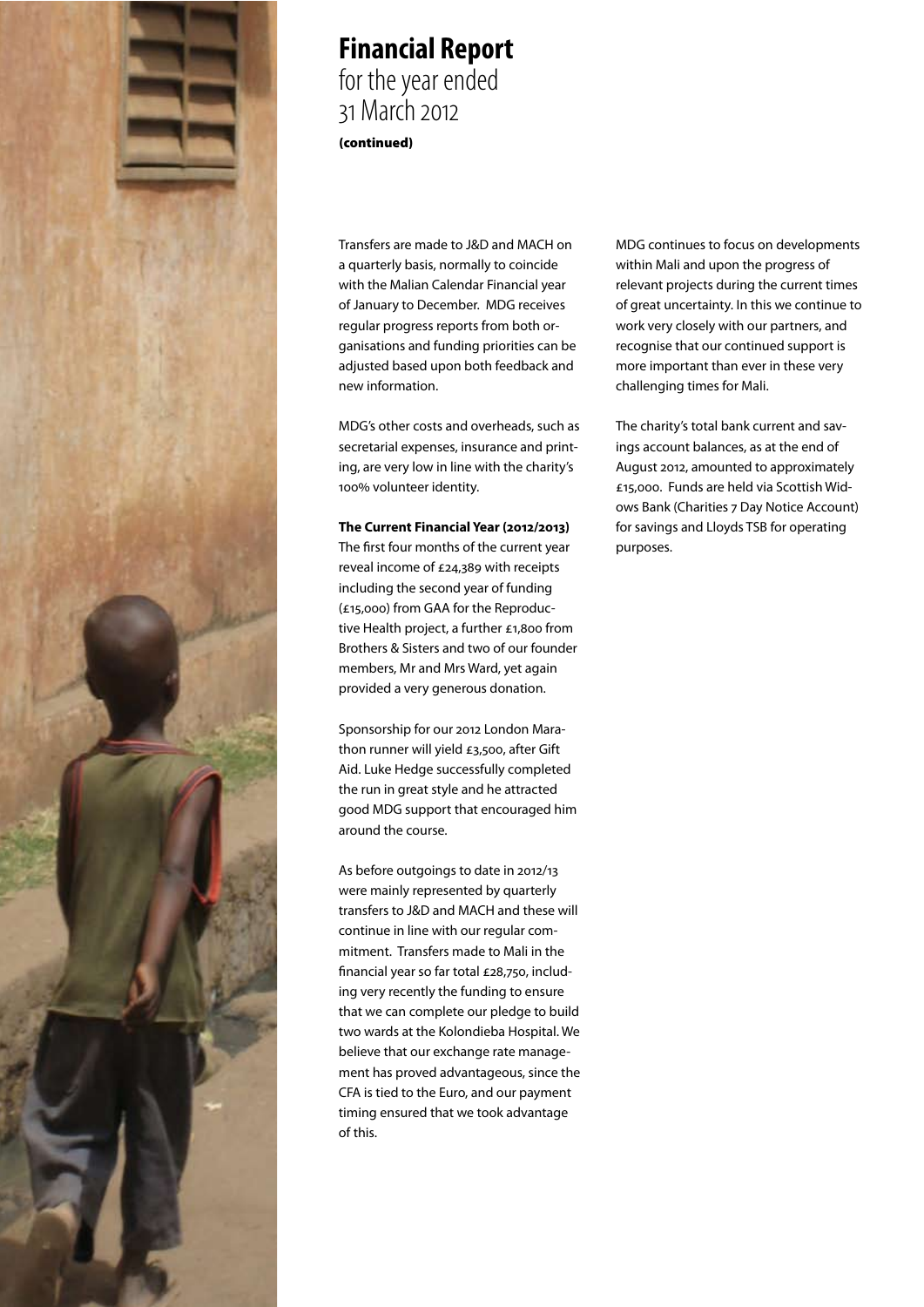# A message from **Daniel Price**

MDG

### **MDG and its work in Awareness Raising and campaigning for Mali**

This year has seen a big increase in the campaigning and influencing work of MDG. This work has focused around three particular areas, information sharing and raising awareness about Mali, engagement with the government and partnership building. In terms of awareness raising Judith Hartley (pictured), has been a driving and enthusiastic force in leading on the Mali Interest Group for the organisation. The Mali Interest Group and The Mali Interest Group on Facebook now has 56 members, and of these 15 joined during the last year. The new members include an increasing number of Malians, who have probably heard about this through word of mouth, or through existing contacts. Face book subscribers come from a wide range of occupations, including journalists, students, researchers, musicians and other artists. Since the coup in Mali, and the occupation of the North there has been a huge increase in postings, and this has provided a great means of exchanging information and getting up to the minute news about a rapidly changing situation.

Our new initiative, the Mali Interest Hub, is being developed to further this work and will be launched at the AGM. Similarly to the Mali Interest Group the aim is to become a one stop shop for English speaking news for Mali, aggregating news sources from around the world. We hope to introduce blog pieces from a wide variety of experts on Mali, and eventually have people contributing directly from the cities, towns and villages of Mali. We intend to synchronise this to the Mali Interest Group and other social media outlets so, for the same amount of work, we can have a presence across multiple platforms.

One of the real successes of the year has been the, 'Mali at the Crossroads' event held in partnership with the Royal African Society. Camilla Toulmin, Director of the International Institute of Environment and Development, Wilfred Willy, President of the Malian Community Council and Paul Melly, Associate Fellow from Chatham House, all spoke at this internationally attended event, chaired by John Hedge, MDG Secretary. The event brought about a range of organisations interested in the situation in Mali, including the Foreign Office, to talk openly about what can be done to help Mali. This was a good staging post for all of our campaigning work for this year and into the future, and we thank the Royal African Society and other organisations for their support in organising the event.

One of the big outcomes from that event has been the creation of the, 'Alliance for Mali'. This informal group of organisations who support a range of projects in different parts of Mali intends to work together to help decision makers in the UK assist Mali both in this time of crisis but on into the future. Work is underway within the alliance to engage the Government and other organisations. The alliance is now looking to the future with the intention to hold another partnership event with the Royal African Society in Parliament.